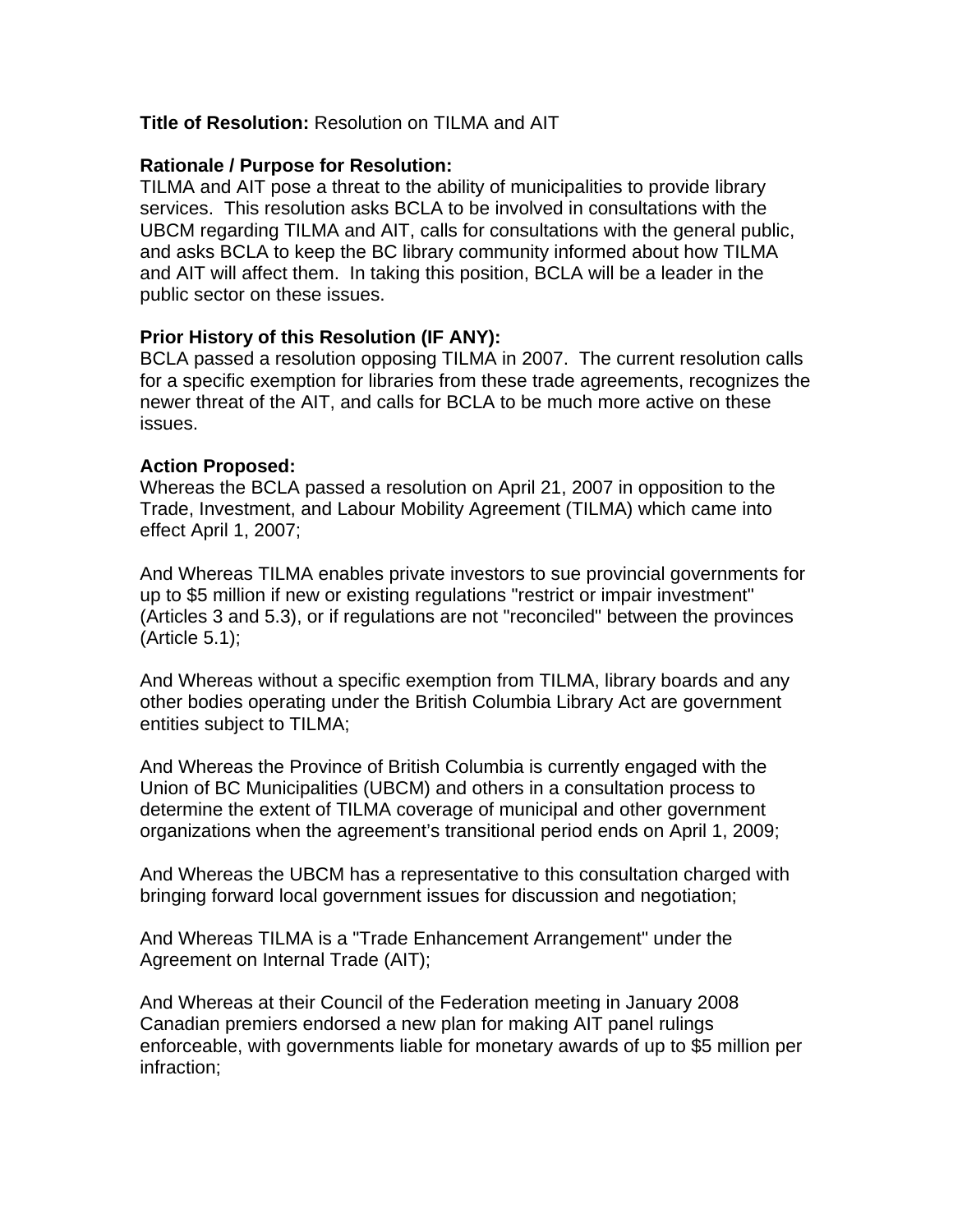And Whereas both the AIT and TILMA have potentially profound implications on our communities and our society, including the ability of library boards and associations to meet the needs of said communities;

And Whereas the TILMA website says that there will be "extensive consultation ... with local governments and professional and occupational associations," but to our knowledge no consultations with the general public are planned;

Be It Resolved that the BCLA urge the provincial government to plan and publicize an extensive public consultation process and to delay the implementation of TILMA until this process is complete and a report is made public;

And Be It Further Resolved that the BCLA be granted the mandate, as a matter of urgency, to work with the UBCM representative and executive to ensure that the provincial government fully exempts from TILMA all "measures adopted or maintained related to library and information services";

And Be It Further Resolved that the BCLA invite both the CLA and other provincial library associations to jointly obtain an assessment of the potential impacts on school, public, and academic libraries in Canada of the premiers' January 2008 proposal to make the AIT enforceable;

And Be It Further Resolved that BCLA provide frequent updates to the BC library community on developments concerning TILMA and the AIT that are relevant to library and information services.

### **BCLA Committees / Interest Groups Consulted (IF ANY):**

This resolution was produced collaboratively by members of the Information Policy Committee.

### **Endorsement by BCLA Committees / Interest Groups (IF ANY):**

This resolution is endorsed by the Information Policy Committee.

### **Fiscal Implications (IF ANY):**

There could be costs associated with any educational tools that BCLA chooses to produce.

# **If this resolution necessitates a change in existing policy, state the policy and the change:**

N/A

**If this resolution establishes policy, state the policy:**  N/A

**If this resolution conflicts with existing policy, state provisions for resolving the conflict:**